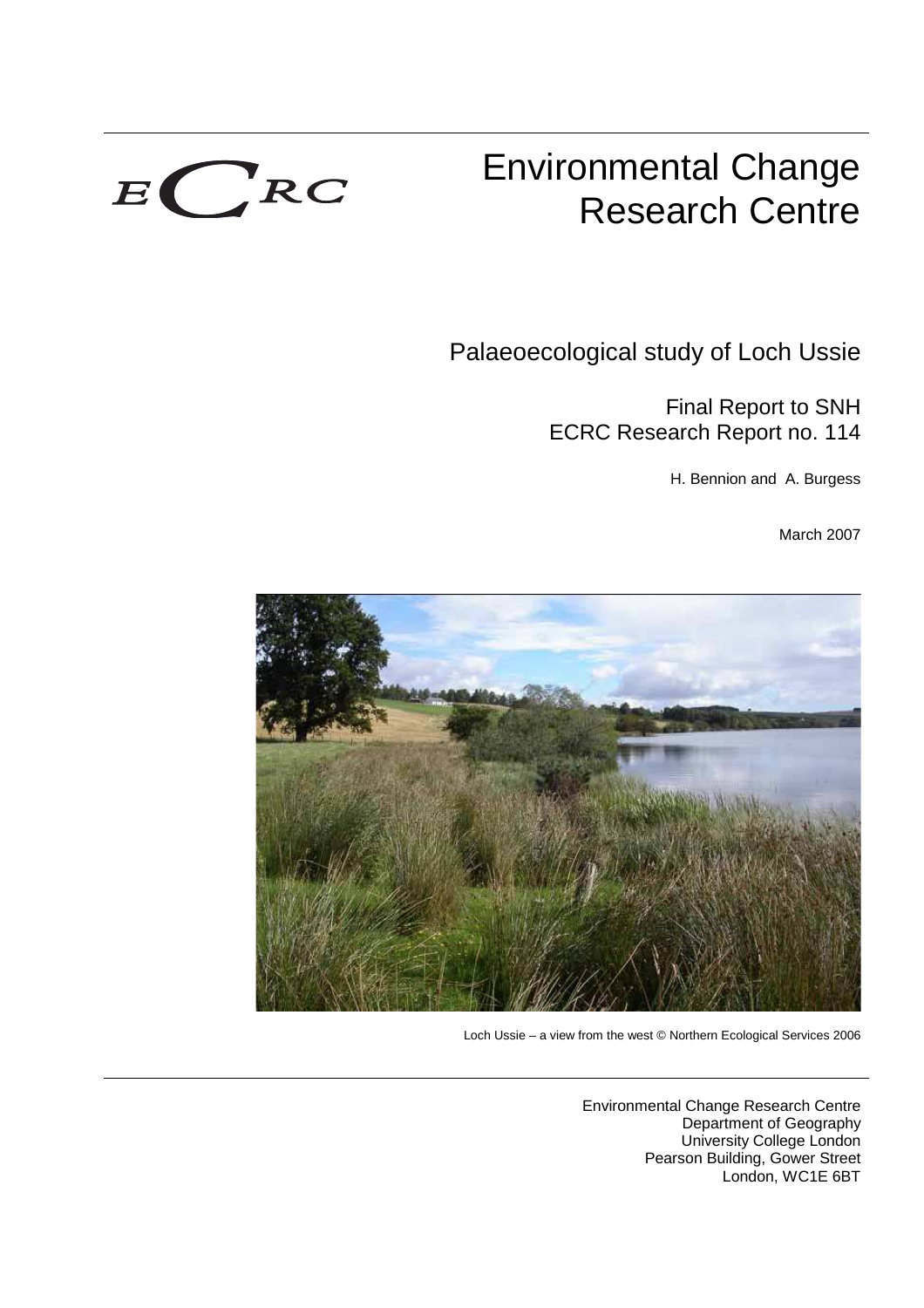| <b>CONTENTS</b><br>j.                                                                                                                           |                                                                              |                                               |  |  |  |
|-------------------------------------------------------------------------------------------------------------------------------------------------|------------------------------------------------------------------------------|-----------------------------------------------|--|--|--|
|                                                                                                                                                 | <b>ACKNOWLEDGEMENTS</b>                                                      |                                               |  |  |  |
| <b>SUMMARY</b>                                                                                                                                  |                                                                              | ii.                                           |  |  |  |
|                                                                                                                                                 |                                                                              |                                               |  |  |  |
| $\mathbf 1$<br>$1.1$<br>$1.2$                                                                                                                   | <b>INTRODUCTION AND OBJECTIVES</b><br><b>Background</b><br><b>Objectives</b> | $\mathbf 1$<br>$\mathbf{1}$<br>$\overline{2}$ |  |  |  |
| $\boldsymbol{2}$<br>2.1                                                                                                                         | <b>METHODS</b><br><b>Core details and chronology</b>                         | $\overline{2}$<br>$\overline{2}$              |  |  |  |
| 2.2<br>2.3                                                                                                                                      | <b>Diatom analysis</b><br>Diatom-phosphorus transfer function                | 3<br>$\overline{4}$                           |  |  |  |
| $\mathbf{3}$<br>3.1                                                                                                                             | <b>RESULTS</b><br><b>Diatom composition</b>                                  | 4<br>4                                        |  |  |  |
| 3.2                                                                                                                                             | <b>Diatom-inferred phosphorus</b>                                            | 5                                             |  |  |  |
| 4                                                                                                                                               | <b>DISCUSSION</b>                                                            |                                               |  |  |  |
| 5                                                                                                                                               | <b>SUMMARY</b>                                                               |                                               |  |  |  |
| 6                                                                                                                                               | <b>REFERENCES</b>                                                            |                                               |  |  |  |
| <b>LIST OF FIGURES</b>                                                                                                                          |                                                                              |                                               |  |  |  |
| Figure 1 Summary diatom diagram for core USSI1<br>8                                                                                             |                                                                              |                                               |  |  |  |
| <b>LIST OF TABLES</b><br>Table 1 Site characteristics of Loch Ussie<br>$\mathbf 1$                                                              |                                                                              |                                               |  |  |  |
| $\overline{c}$<br>Table 2 Land cover in the Loch Ussie catchment                                                                                |                                                                              |                                               |  |  |  |
| $\overline{c}$<br>Table 3 Summary total phosphorus and chlorophyll a data<br>Table 4 <sup>210</sup> Pb chronology of Loch Ussie core USSI1<br>3 |                                                                              |                                               |  |  |  |
| <b>APPENDICES</b>                                                                                                                               |                                                                              |                                               |  |  |  |
| Appendix 1 Complete diatom list with codes for core USS1<br>11                                                                                  |                                                                              |                                               |  |  |  |

## **ACKNOWLEDGEMENTS**

The authors would like to thank Simon Turner at ECRC, UCL for preparing the diatom slides.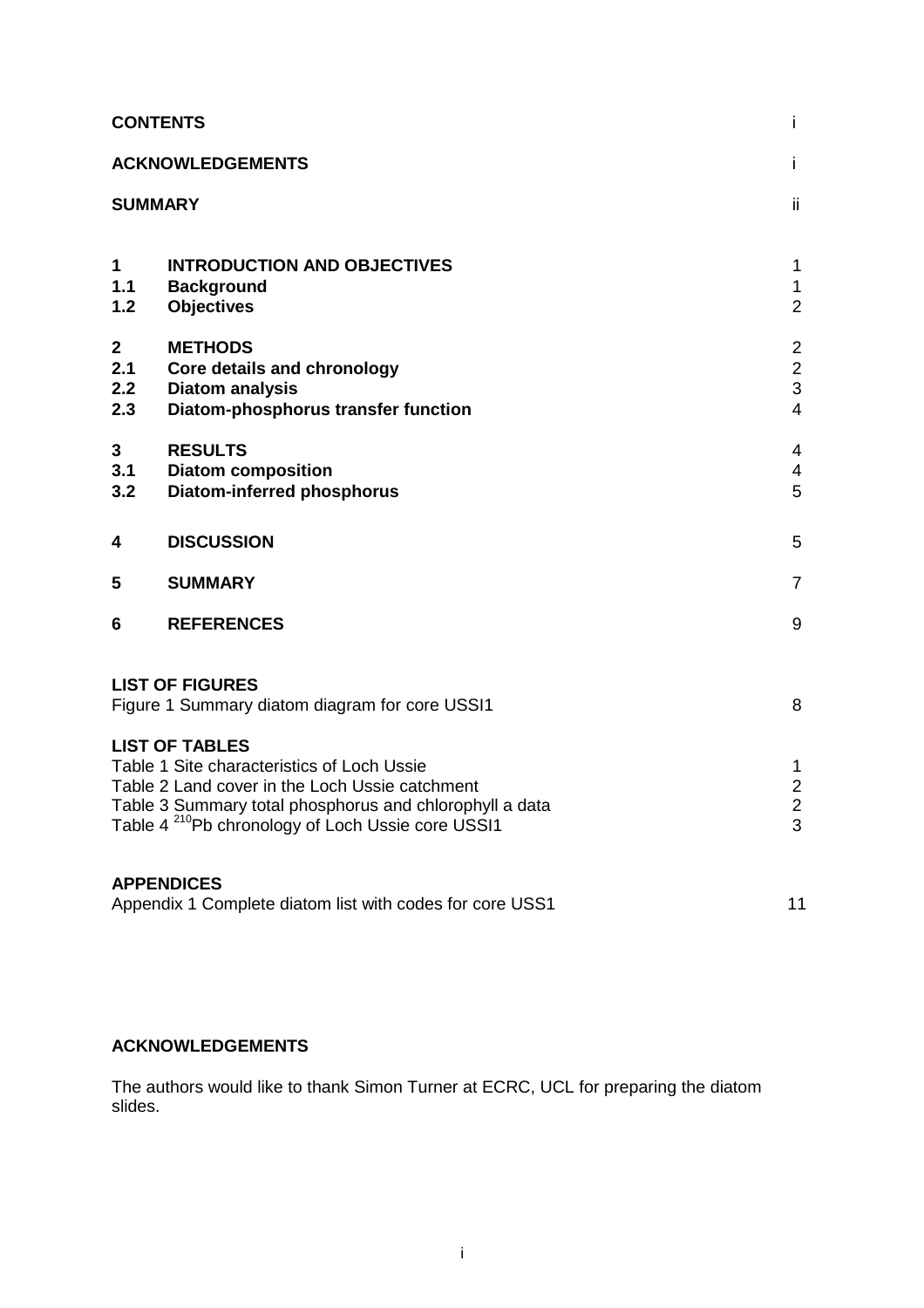

# **Palaeoecological study of Loch Ussie**

Commissioned Report No. XXX (to be added by SNH) (ROAME No. R06AC617) Contractor: Environmental Change Research Centre-ENSIS Ltd, University College London Published: Will be added by SNH

#### **BACKGROUND**

Loch Ussie is a relatively shallow, mesotrophic loch located near Dingwall in the Scottish Highlands which has been designated as a Site of Special Scientific Interest (SSSI) and a Special Area of Conservation for its freshwater habitat, particularly its diverse submerged macrophyte flora. There are increasing concerns about water quality with at least one major algal bloom occurring in recent years and the apparent loss of Pillularia globulifera, a notified interest in the SSSI. Catchment management plans are being drafted that will consider incentives to reduce nutrient input from the agricultural areas of the catchment and proposals to manage loch water levels. In order to inform these plans, information about past nutrient conditions in the loch is desirable.

This project aimed to build on an earlier palaeolimnological study of diatom assemblages in a sediment core from the loch to fully assess the magnitude and trends in water quality change at Loch Ussie over the last 150 years, and particularly over the last two or three decades. This report examines diatoms in an additional 10 samples from an archived sediment core, USSI1, and involves application of a diatom transfer function to infer past total phosphorus concentrations in the loch.

#### **MAIN FINDINGS**

- Loch Ussie's diatom profile is dominated throughout by taxa typical of circumneutral to alkaline waters.
- The loch's pre-1700 diatom flora is indicative of nutrient-poor conditions, as reflected in low diatominferred total phosphorus values (12-13 µg  $\mathsf{I}^1$ ).
- From the 1700s to 1800s, the loch's diatom assemblage composition is similar to that observed pre-1700, although small increases in the relative abundance of nutrient tolerant taxa are reflected in higher inferred total phosphorus values (17-20 µg  $I^1$ ).
- Throughout the 1900s, epiphytic diatom taxa increase in relative abundance, perhaps indicating increased aquatic macrophyte biomass and therefore greater habitat availability for epiphytes.
- During the latter half of the 20<sup>th</sup> century (1960s to 1998), the relative abundances of nutrient sensitive diatom taxa decline and diatom-inferred total phosphorus concentrations increase to ~30  $\mu$ g l<sup>-1</sup>. However, taxa indicative of eutrophic conditions do not appear.
- The floristic composition and reconstructed total phosphorus concentration of the surface sediment diatom sample appears to suggest some degree of recovery, however this sample probably represents a 'seasonal artefact'. Analysis of recent (post-1998) diatom assemblages is necessary before a true recovery trend can be established although the inferred phosphorus concentration for the surface sample of 18  $\mu$ g  $I^1$  is in good agreement with contemporary measured annual mean total phosphorus concentrations which indicate relatively stable mesotrophic conditions.
- Sensitive management of Loch Ussie and its catchment is required to safeguard the loch's mesotrophic status and high conservation value.

### **TO BE COMPLETED BY SNH NOMINATED OFFICER**

For further information on this project contact: Iain Sime, Scottish Natural Heritage, Great Glen House, Leachkin Road, Inverness, IV3 8NW. Tel. No. 01463 725232

For further information on the SNH Research & Technical Support Programme contact Advisory Services Co-ordination Group, Scottish Natural Heritage, 2 Anderson Place, Edinburgh EH6 5NP. Tel: 0131-446 2400; e-mail ascg@snh.gov.uk.

Requests for further copies of this or any other Commissioned Report, to be sent to: Publishing Unit, Scottish Natural Heritage, Battleby, Redgorton, Perth PH1 3EW.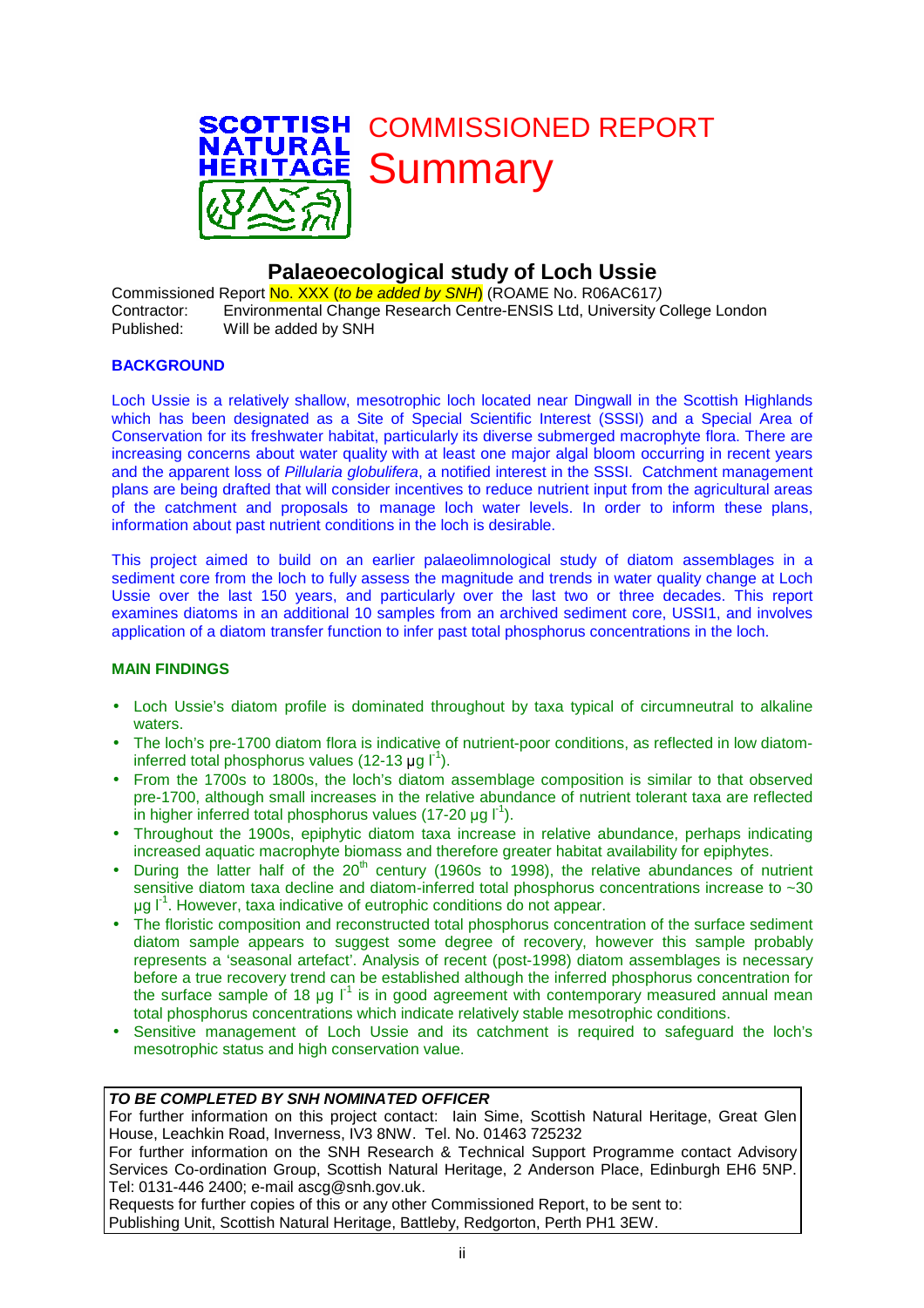## **1 INTRODUCTION AND OBJECTIVES**

## **1.1 Background**

Loch Ussie is a relatively shallow, mesotrophic loch located near Dingwall in the Scottish Highlands (see Tables 1 and 2 for loch and catchment details and Table 3 for summary chemistry). It has been designated as a Site of Special Scientific Interest (SSSI) and a Special Area of Conservation (SAC) for its freshwater habitat that supports a wide range of macrophytes including a relatively large number of pondweeds.

The loch was part of a previous palaeolimnological study of Scottish lochs (Bennion et al., 2001). The results of diatom analysis and application of a transfer function to infer total phosphorus concentrations (DI-TP) for a core from Loch Ussie indicated that DI-TP increased from 11-12 µg  $I^1$  in the lower part of the core to 25 µg  $I^1$  in the 1955 sample but then declined again to 18  $\mu$ g l<sup>1</sup> at the surface. However this was a low resolution study involving analysis of only four samples and the decline in the DI-TP was due to the high relative abundance of Cyclotella glomerata in the surface sample of the core. Hence, analysis of additional samples was advised (Bennion et al., 2001).

Water chemistry, and wider water management, at Loch Ussie is of interest at present due to a number of factors. There has been at least one major algal bloom in recent years, raising concerns about the input of nutrients, and until recently macrophyte surveys failed to find Pilularia globulifera, a nationally scarce species. The loch also has a sluice at its outflow, a relic of the loch's past use as the public water supply for Dingwall. The loch is no longer used as a public water supply and as a result the water level is consistently high. Discussions are ongoing to investigate ways of managing the water level so that there is a more natural annual fluctuation. Better information about past nutrient conditions in the loch is essential and will help inform any decisions about future management of water levels. There is also the potential for a catchment management plan using incentives to reduce nutrient input from the agricultural areas of the catchment.

| <b>National Grid Reference</b>        | NH 505 574                             |  |  |
|---------------------------------------|----------------------------------------|--|--|
| Altitude (m asl)                      | 125                                    |  |  |
| Loch area $(km^2)$                    | 0.82                                   |  |  |
| Loch volume $(m^3)$                   | $1.9 \times 10^{6}$                    |  |  |
| Mean loch depth (m)                   | 2.4                                    |  |  |
| Max loch depth (m)                    | 12                                     |  |  |
| Flushing rate (loch volumes per year) | 0.97                                   |  |  |
| Catchment area $(km^2)$               | 4.7                                    |  |  |
| Catchment nutrient sources            | Diffuse agricultural inputs, forestry. |  |  |

Table 1 Site characteristics of Loch Ussie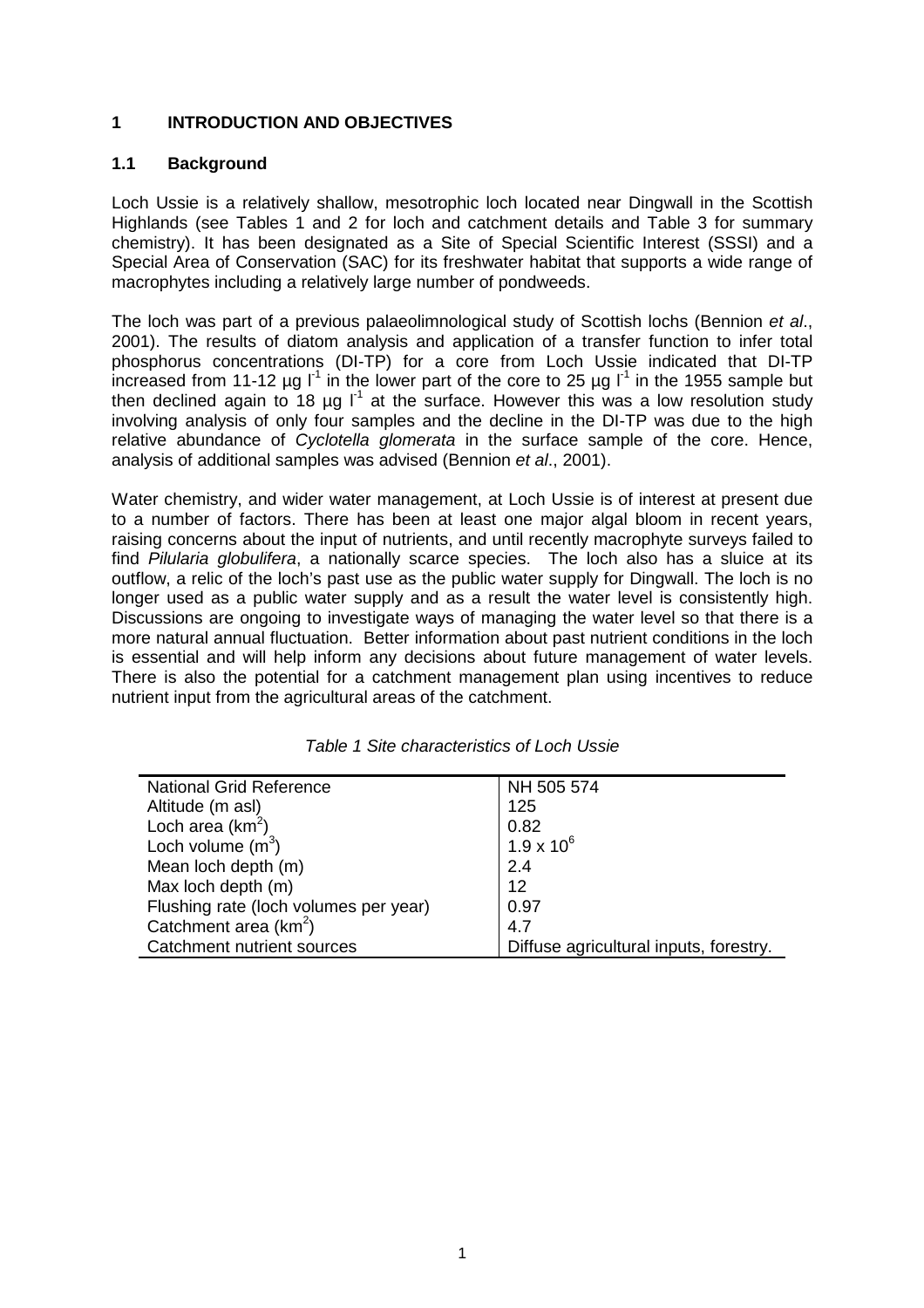| <b>LAND COVER CATEGORY</b>   | <b>PERCENT</b> |
|------------------------------|----------------|
| coniferous plantation        | 35             |
| improved grassland           | 21             |
| Water                        | 18.6           |
| smooth grassland             | 11.2           |
| broadleaved woodland         | 5.1            |
| Arable                       | 4.2            |
| open canopy young plantation | 2.5            |
| heather all types            |                |
| mixed woodland               | 0.9            |
| woodland recently felled     | 0.5            |
| Wetland                      | 0.2            |

Table 2 Land cover in the Loch Ussie catchment

Table 3 Summary total phosphorus and chlorophyll a data (SEPA)

| Year | Mean Total | Mean          |
|------|------------|---------------|
|      | Phosphorus | chlorophyll a |
|      | $(\mu q)$  | (ua L         |
| 1995 | 18.5       |               |
| 2002 | 14         | 3             |
| 2003 | 12         | 5             |
| 2004 |            | 8             |
| 2005 | 14         |               |
| 2006 | 18         |               |

## **1.2 Objectives**

The main aim of the study was to build on the existing low resolution diatom analysis carried out as part of the SNIFFER project (Bennion et al., 2001) to enable the magnitude and directions in water quality at Loch Ussie over the last 150 years, and particularly over the last two or three decades, to be fully assessed. Specifically the objectives were:

- 1. To prepare and analyse 10 diatom samples from the archived sediment core, USSI1, collected as part of a past SNIFFER project (Bennion et al., 2001).
- 2. To analyse the data and report on the results alongside the results for Loch Ussie reported in Bennion et al. (2001).

## **2 METHODS**

## **2.1 Core details and chronology**

A 91 cm sediment core (USSI11) was taken on 4 July 1998 in a water depth of 12 m using a mini-Mackereth piston corer (Mackereth, 1969) as part of the SNIFFER project 'Palaeolimnological investigation of Scottish freshwater lochs' (Bennion et al., 2001). The core was extruded in the laboratory at 0.5 cm intervals from 0-50 cm and thereafter at 1.0 cm intervals to the core base. Selected sediment samples from each core were analysed for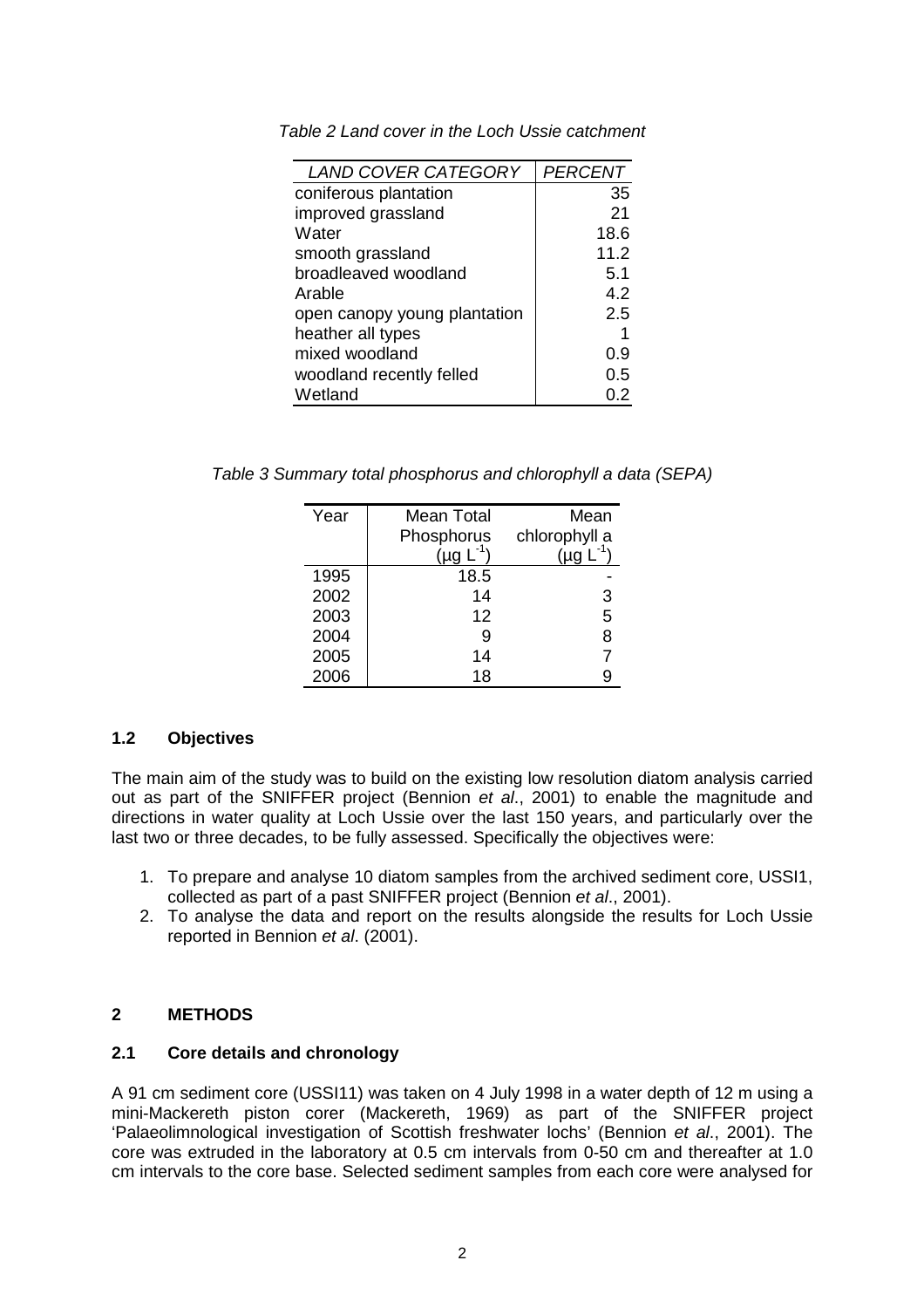$210Pb$ ,  $226Ra$ ,  $137Cs$  and  $241Am$  in order to provide a chronology (Appleby et al., 1986). The full results are given in Bennion et al. (2001) but essentially the core had a good record of recent sediments with a uniform sedimentation rate of 0.021 g  $cm^{-2}$  yr<sup>-1</sup> (0.12 cm yr<sup>-1</sup>) from the mid  $19<sup>th</sup>$  century through to ~1955, followed by a small but significant acceleration in the last few decades with a mean sedimentation rate for the past 20 years of 0.036 g cm<sup>-2</sup> yr<sup>-1</sup>  $(0.29 \text{ cm yr}^{-1})$  (Table 4).

| Depth |                      | Chronology |          | <b>Sedimentation Rate</b> |                                     |           |           |
|-------|----------------------|------------|----------|---------------------------|-------------------------------------|-----------|-----------|
| cm    | $g$ cm <sup>-2</sup> | Date<br>AD | Age<br>Y | 土                         | g cm <sup>-2</sup> yr <sup>-1</sup> | $cm yr-1$ | $\pm$ (%) |
| 0.0   | 0.00                 | 1998       | 0        |                           |                                     |           |           |
| 1.0   | 0.11                 | 1995       | 3        | 2                         | 0.042                               | 0.32      | 9.2       |
| 2.0   | 0.25                 | 1992       | 6        | 2                         | 0.036                               | 0.28      | 9.2       |
| 3.0   | 0.38                 | 1988       | 10       | $\overline{\mathbf{c}}$   | 0.033                               | 0.25      | 9.4       |
| 4.0   | 0.51                 | 1984       | 14       | $\overline{c}$            | 0.033                               | 0.25      | 9.6       |
| 5.0   | 0.63                 | 1980       | 18       | $\overline{\mathbf{c}}$   | 0.032                               | 0.25      | 9.9       |
| 6.0   | 0.76                 | 1976       | 22       | $\overline{c}$            | 0.032                               | 0.24      | 10.3      |
| 7.0   | 0.90                 | 1972       | 26       | 2                         | 0.031                               | 0.22      | 10.8      |
| 8.0   | 1.04                 | 1967       | 31       | 3                         | 0.029                               | 0.20      | 12.3      |
| 9.0   | 1.19                 | 1961       | 37       | 3                         | 0.026                               | 0.17      | 14.7      |
| 10.0  | 1.34                 | 1955       | 43       | 3                         | 0.022                               | 0.14      | 17.0      |
| 11.0  | 1.50                 | 1948       | 50       | 4                         | 0.021                               | 0.13      | 19.1      |
| 12.0  | 1.67                 | 1940       | 58       | 5                         | 0.021                               | 0.13      | 20.9      |
| 13.0  | 1.84                 | 1932       | 66       | 6                         | 0.021                               | 0.13      | 22.6      |
| 14.0  | 2.01                 | 1924       | 74       | 6                         | 0.022                               | 0.13      | 24.4      |
| 15.0  | 2.17                 | 1916       | 82       | 7                         | 0.022                               | 0.13      | 26.2      |
| 16.0  | 2.35                 | 1908       | 90       | 9                         | 0.022                               | 0.13      | 28.1      |
| 17.0  | 2.52                 | 1900       | 98       | 11                        | 0.021                               | 0.12      | 30.1      |
| 18.0  | 2.70                 | 1891       | 107      | 14                        | 0.021                               | 0.12      | 32.1      |
| 19.0  | 2.88                 | 1883       | 115      | 17                        | 0.020                               | 0.11      | 34.1      |
| 20.0  | 3.06                 | 1874       | 124      | 19                        | 0.020                               | 0.11      | 36.1      |

Table 4<sup>210</sup>Pb chronology of Loch Ussie core USSI1

## **2.2 Diatom analysis**

The methods followed those employed in Bennion et al. (2001). Ten sub-samples from core USSI1 were prepared and analysed for diatoms using standard techniques (Battarbee, 1986). The selected samples were chosen to supplement the diatom analysis carried out on four samples by Bennion et al. (2001) and focused on the upper 20 cm of the core as this represents approximately the last 150 years. The samples counted in the Bennion et al. (2001) study were from the following depths: 0, 10, 50, 90 cm. At least 300 valves were counted from each sample using a Leitz research microscope with a 100 x oil immersion objective (magnification x 1000) and phase contrast. Principal floras used in identification were Krammer & Lange-Bertalot (1986-1991). All slides are archived at the ECRC.

The data were added to those from the four samples analysed in the previous study to produce a total of 14 samples. The taxonomy was harmonised and the counts were transformed to percentages. All diatom data in this report are expressed as percentage relative abundances. Cluster analysis was performed on the diatom data to identify the major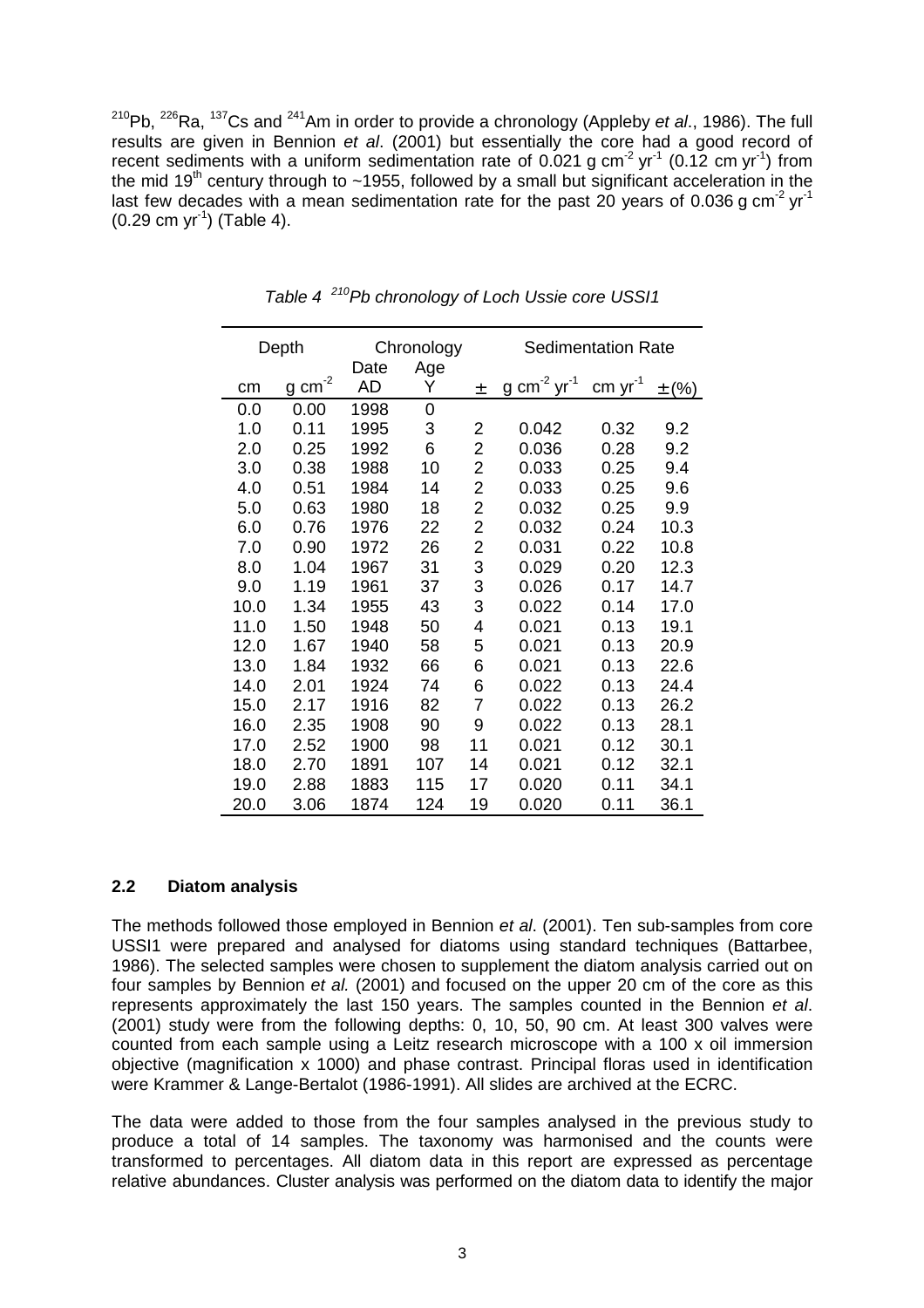zones in the diatom profile using CONISS (Grimm, 1987), implemented by TGView v.2.0.2 (Grimm, 2004). CONISS is a program for stratigraphically constrained cluster analysis by the method of incremental sum of squares.

## **2.3 Diatom-phosphorus transfer function**

The technique of weighted averaging (WA) regression and calibration (ter Braak & van Dam, 1989) has become a standard technique in palaeolimnology for reconstructing past environmental variables. A predictive equation known as a transfer function is generated that enables the inference of a selected environmental variable from fossil diatom assemblages, based on the relationship between modern surface-sediment diatom assemblages and contemporary environmental data for a large training (or calibration) set of lakes. This approach has been successfully employed to infer lake pH (e.g. Birks et al., 1990) and total phosphorus (TP) concentrations (Hall & Smol, 1999), whereby modern diatom pH and TP optima and tolerances are calculated for each taxon based on their distribution in the training set, and then past pH and TP concentrations are derived from the weighted average of the optima of all diatoms present in a given fossil sample. The methodology and the advantages of WA over other methods of regression and calibration are well documented (e.g. ter Braak & van Dam, 1989). More recently the technique has been improved by extension to a method called WA partial least squares (WA-PLS) (ter Braak & Juggins, 1993). This method overcomes some of the limitations of simple WA by using the residual correlation in the diatom data to improve the estimates of the taxa 'optima' or regression coefficients, as shown by Bennion et al. (1996).

A diatom transfer function was applied to the diatom data for the Loch Ussie core, following taxonomic harmonisation between the training set and the fossil data. Reconstructions of DI-TP were produced using a Northwest European training set of 152 relatively shallow lakes (< 10 m maximum depth) with a median value for the dataset of 104  $\mu$ g TP  $I^1$  and a root mean squared error of prediction (RMSEP) of 0.21  $log_{10}$  µg TP  $I^1$  for the weighted averaging partial least squares two-component (WA-PLS2) model (Bennion et al. 1996). The reconstruction was implemented using  $C^2$  (Juggins, 2003).

## **3 RESULTS**

## **3.1 Diatom composition**

Diatom preservation was good throughout the core. The assemblages were quite diverse and a total of 130 taxa were observed. The complete list of taxon names and codes is given in Appendix 1. Figure 1 illustrates the results for the major taxa (>3% abundance), along with radiometric dates and the DI-TP results. Some taxa have been aggregated following harmonisation. For example, *Fragilaria capucina* agg. comprises all Fragilaria capucina varieties (predominantly F. capucina var. amphicephala and F. capucina var. vaucheriae) and Fragilaria (pseudo)construens comprises both F. construens and F. pseudoconstruens.

There have been changes in the diatom species composition of Loch Ussie over the period represented by the 90 cm core. Extrapolation of the mean sedimentation rates provided by the dating results in Table 4 gives a date of approximately 1250 AD for the core base, with the top 20 cm representing approximately the last 150 years.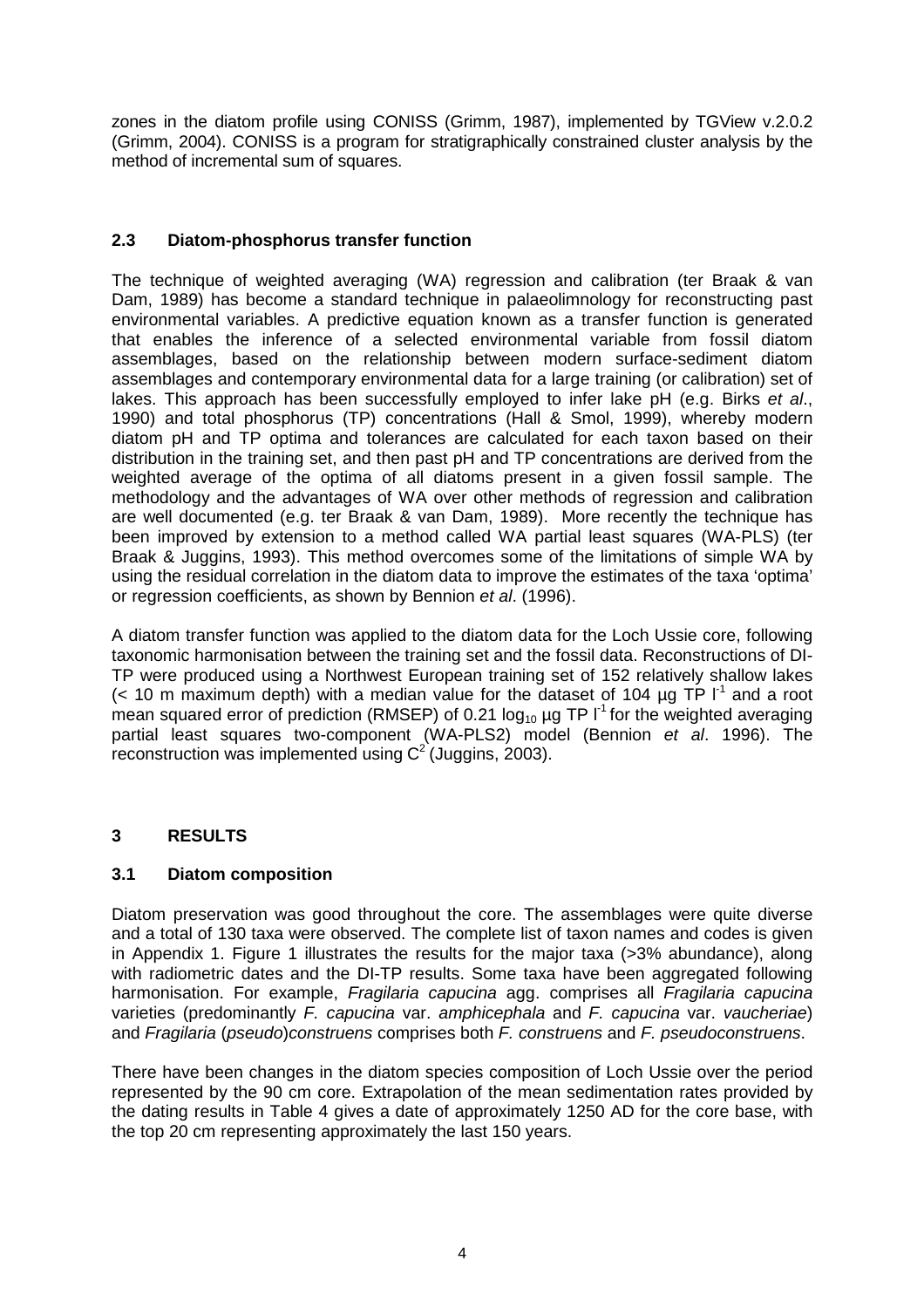Cluster analysis defined two main zones in the diatom stratigraphic record and these are displayed in Figure 1 (zone 1 is below 40 cm and zone 2 is above 40 cm). Although CONISS identified further zone boundaries at  $~11$  cm (1942 $~15$ ) and  $~1$  cm (1994 $~12$ ), the former does not appear to correspond with any major shifts in diatom floristic composition or changes in DI-TP and the latter merely identifies the surface sediment sample, which is most likely a seasonal artefact (see discussion).

## Zone 1: 90 - 40 cm (~ 1250-1700)

The assemblages in this zone were quite diverse and were comprised of both planktonic (30%) and non-planktonic (70%) taxa. The major planktonic taxa were Cyclotella comensis (c. 10%), Cyclotella radiosa (c. 5%), Cyclotella glomerata (c. 5%) and Tabellaria flocculosa (c. 5%). The non-planktonic taxa included Achnanthes minutissima (c. 20%), Fragilaria exigua (c. 10%), Achnanthes pusilla (c. 5%), and Brachysira vitrea (c. 5-10%). A number of other taxa, e.g. Cymbella cesatii, Cymbella gracilis, Nitzschia fonticola, Fragilaria capucina agg., Fragilaria (pseudo)construens and Achnanthes pusilla were also present in relative abundances of less than 5%.

#### Zone 2: 40 - 0 cm (~1700-1998)

The assemblages in this zone differed in a number of respects from those described above. Although many diatom taxa were common to both zones 1 and 2, their relative abundances exhibit some changes. There was a modest increase in the non-planktonic species of the genus Fragilaria (e.g. Fragilaria pinnata and Fragilaria elliptica) and Cocconeis placentula. These latter three taxa are widespread and tolerant to a wide range of nutrient concentrations but are commonly observed in the assemblages of shallow, moderately nutrient-rich, alkaline waters, attached to plant surfaces or the surface sediments. The relative abundances of some of the formerly important taxa declined, in particular Achnanthes minutissima, Brachysira vitrea, Tabellaria flocculosa agg. and to some extent Cyclotella comensis and Nitzschia fonticola. In the surface sample, Cyclotella radiosa and Cyclotella glomerata increased markedly to relative abundances of 25% and 20%, respectively. The proportion of plankton to non-plankton thus increased to around 50% in the uppermost sample.

## **3.2 Diatom-inferred phosphorus**

Approximately 90% of the fossil assemblage in all samples (except for the 18.5 cm sample with only 82%) was represented by the diatom-TP training set. The DI-TP reconstruction using the WA-PLS2 model (Figure 1) shows that concentrations were stable at ~12-13 µg TP  $I^1$  in the lower part of the core (Zone 1). Between 50 cm (~1600) and 30.5 cm (~1780), values increased slightly with a DI-TP value of 17  $\mu$ g TP I<sup>-1</sup> for the ~1780 sample. Between 30.5 cm (~1780) and 8.5 cm (1964±3), DI-TP values increased and remained relatively stable at ~25 µg TP  $I^1$  for much of this period. From 8.5 cm (1964 $\pm$ 3) to 6.5 cm (1974 $\pm$ 2) DI-TP increased further to ~32 µg TP  $I^1$  and remained at just above 30 µg TP  $I^1$  until 2.5 cm (1990±2). The surface sediment sample (1998) records a significant decline in DI-TP to 18  $\mu$ g TP I $^1$ .

## **4 DISCUSSION**

## Pre - 1700

The early assemblages contain a number of taxa that are typical of relatively nutrient-poor, circumneutral to alkaline waters. This is reflected in the DI-TP values of the lower two samples which were  $\sim$ 12-13 µg TP I<sup>-1</sup>.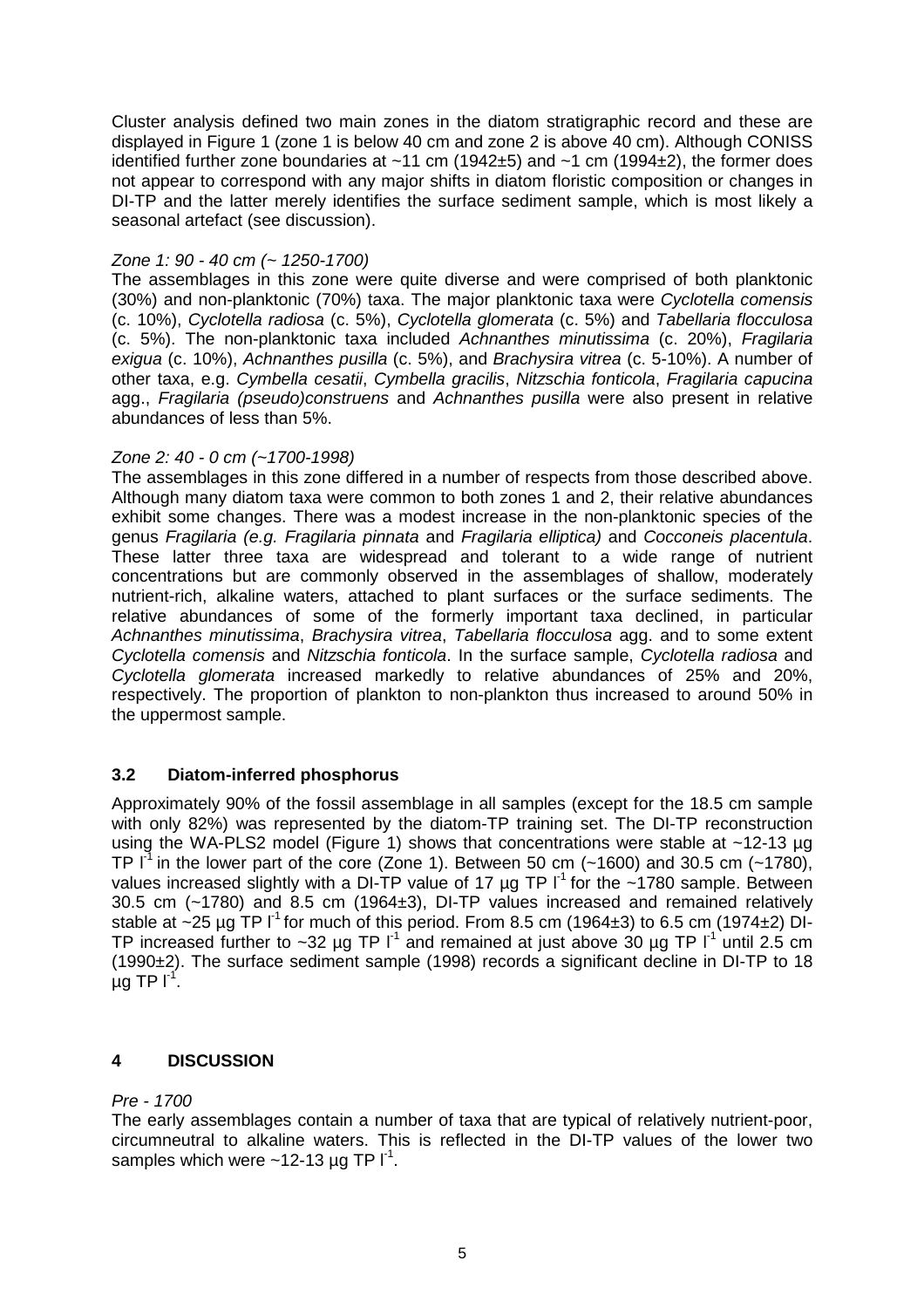#### 1700 - present day

Although many of the pre-1700 taxa remain common to this period, a number were replaced or superseded by taxa indicative of slightly higher nutrient concentrations. DI-TP concentrations increased during this period, to between two (late 1800s to 1960s) and three (1960s to 1990s) times the values estimated for the early part of the loch's history. During the latter period, the diatom taxa with the lowest TP optima (Cymbella helvetica, B. vitrea and T. flocculosa) decrease in relative abundance, suggesting perhaps that at this time nutrient sensitive taxa are being outcompeted by nutrient tolerant taxa. The increases in Fragilaria taxa and Cocconeis placentula could signal enhanced biomass of submerged aquatic plants in the loch which would have increased the habitat availability for epiphytic taxa. Similar changes were observed in Loch Eye (Bennion et al., 2001). The increased biomass of aquatic macrophytes could have been stimulated by the increasing availability of nutrients.

The current diatom flora is generally indicative of mesotrophic conditions. This is reflected by the DI-TP for the surface sample (18  $\mu$ g TP I<sup>-1</sup>) which is in excellent agreement with the mean TP concentration of the loch at around the time the sediment core was taken (18.5 µg TP  $I<sup>1</sup>$  in 1995). The decline in DI-TP recorded by the surface sediment diatom assemblage is largely due to the high relative abundance of Cyclotella glomerata, whose TP optima in the NW European training set is 17  $\mu$ g TP  $I^1$ . Despite the close agreement between measured and inferred TP concentrations, it is not possible to state with any certainty that Loch Ussie has experienced a recent recovery from nutrient enrichment, although measured annual mean TP concentrations from 2002 to 2006 (9-18  $\mu$ g TP  $\Gamma^1$ , see Table 3) indicate that the loch is in a relatively stable mesotrophic state in terms of it's TP levels. To provide convincing evidence of ecological recovery, further sediment and diatom plankton samples spanning the post-1998 period would need to be analysed. In the interim it is more plausible to conclude that the surface sediment diatom assemblage represents a 'seasonal artefact' i.e. that it is composed mainly of diatom frustules that were laid down during / after a recent plankton 'bloom'. This interpretation seems rational because the sediment core was taken from Loch Ussie in July and planktonic centric diatom species such as C. glomerata and C. radiosa are frequently observed in summer diatom plankton samples (Burgess, 2004).

Loch Ussie still supports a diverse macrophyte flora and has not experienced enrichment to the extent that the system has become phytoplankton dominated or the submerged macrophyte community has been lost. The centric diatom taxa from the genera Stephanodiscus and Cyclostephanos, indicative of a shift towards eutrophy, such as those seen in Carlingwark Loch, Castle Loch, Castle Semple Loch, Kilbirnie Loch and Mill Loch (Bennion et al. 2001), have not yet been observed in the diatom record of Loch Ussie. Nonetheless, catchment pressures including diffuse agricultural runoff, forestry fertilisation / felling, increased housing development, and recreation all present potential sources of nutrients to the loch (Hardie, 1995). Furthermore, the slow flushing rate of the loch means that much of the phosphorus entering the system is retained in the sediments (May & Gunn, 2000). Compounded by the shallow nature of the loch, this increases the potential for nutrient resuspension into the water column, which in turn can stimulate the development of algal blooms. Two algal blooms have been reported by SEPA from Loch Ussie in the last ten years (Northern Ecological Services, 2006), but if internal nutrient loads increase, the occurrence of algal blooms may become more frequent. Therefore extensive monitoring of water quality in the future is recommended.

In 2006 the nationally rare plant, *Pilularia globulifera* was relocated in Loch Ussie (Northern Ecological Services, 2006). P. globulifera, along with other desirable aquatic macrophyte species such as Elatine spp. are favoured by fluctuating and/or low water levels. However undesirable algal blooms are also favoured by such conditions. The different conservation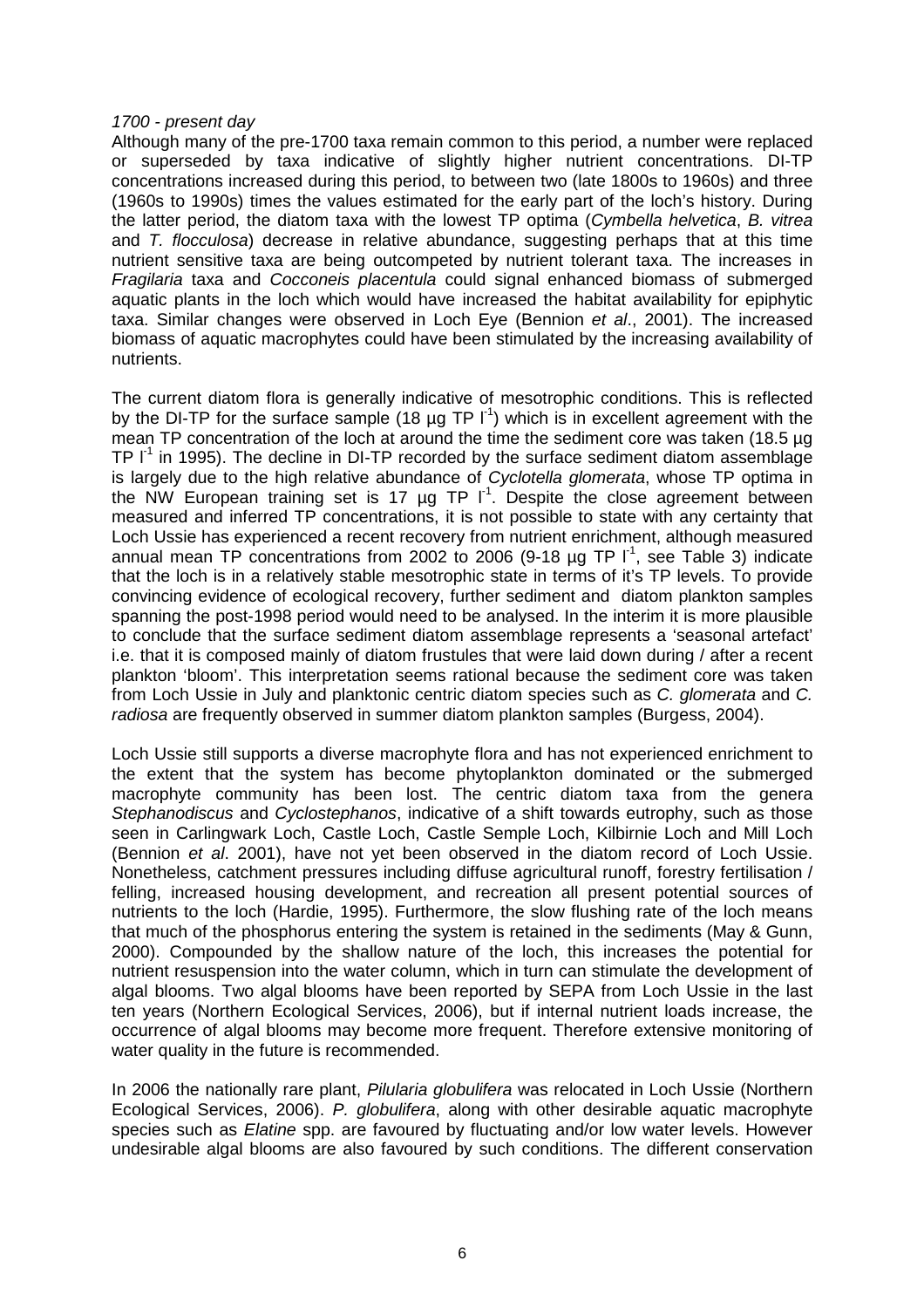objectives for Loch Ussie must be delicately balanced to achieve its maximum ecological potential.

## **5 SUMMARY**

The diatom stratigraphy of Loch Ussie is dominated by taxa typical of circumneutral to alkaline waters. The floristic composition of the pre-1700 diatom assemblages are indicative of nutrient-poor conditions, as reflected in the low DI-TP values (12-13  $\mu$ g TP  $I^1$ ). During the 1700s and 1800s, diatom assemblage composition begins to change and DI-TP values increase and then stabilise at concentrations approximately double those of pre-1700. This trend continues throughout the 1900s, when the relative abundances of epiphytic taxa increase. During the latter half of the  $20<sup>th</sup>$  century a number of nutrient sensitive taxa decline in relative abundance and DI-TP concentrations increase to approximately three times their pre-1700 values. The floristic composition of the surface sediment sample and the corresponding DI-TP value appears to suggest recovery; however this sample probably represents a seasonal artefact. To provide convincing evidence of ecological recovery, analysis of post-1998 sediment and plankton samples would be required but nevertheless measured annual mean TP concentrations from 2002 to 2006 (9-18  $\mu$ g TP  $\Gamma^1$ ) indicate that the loch is in a relatively stable mesotrophic state.

Catchment pressures presenting potential sources of nutrients to the loch include diffuse agricultural runoff, forestry fertilisation / felling, increased housing development and recreation. The slow flushing rate of Loch Ussie increases the probability of excess nutrients being stored internally and the shallow nature of the loch increases the likelihood of resuspension of nutrient enriched sediments into the water column, in turn stimulating the development of algal blooms. The centric diatom taxa from the genera Stephanodiscus and Cyclostephanos, indicative of a shift towards eutrophy, have not been observed in the diatom record of Loch Ussie, suggesting that the loch is currently in a mesotrophic state. Sensitive management of Loch Ussie and its catchment is required to ensure that the loch's mesotrophic status and high conservation value are maintained.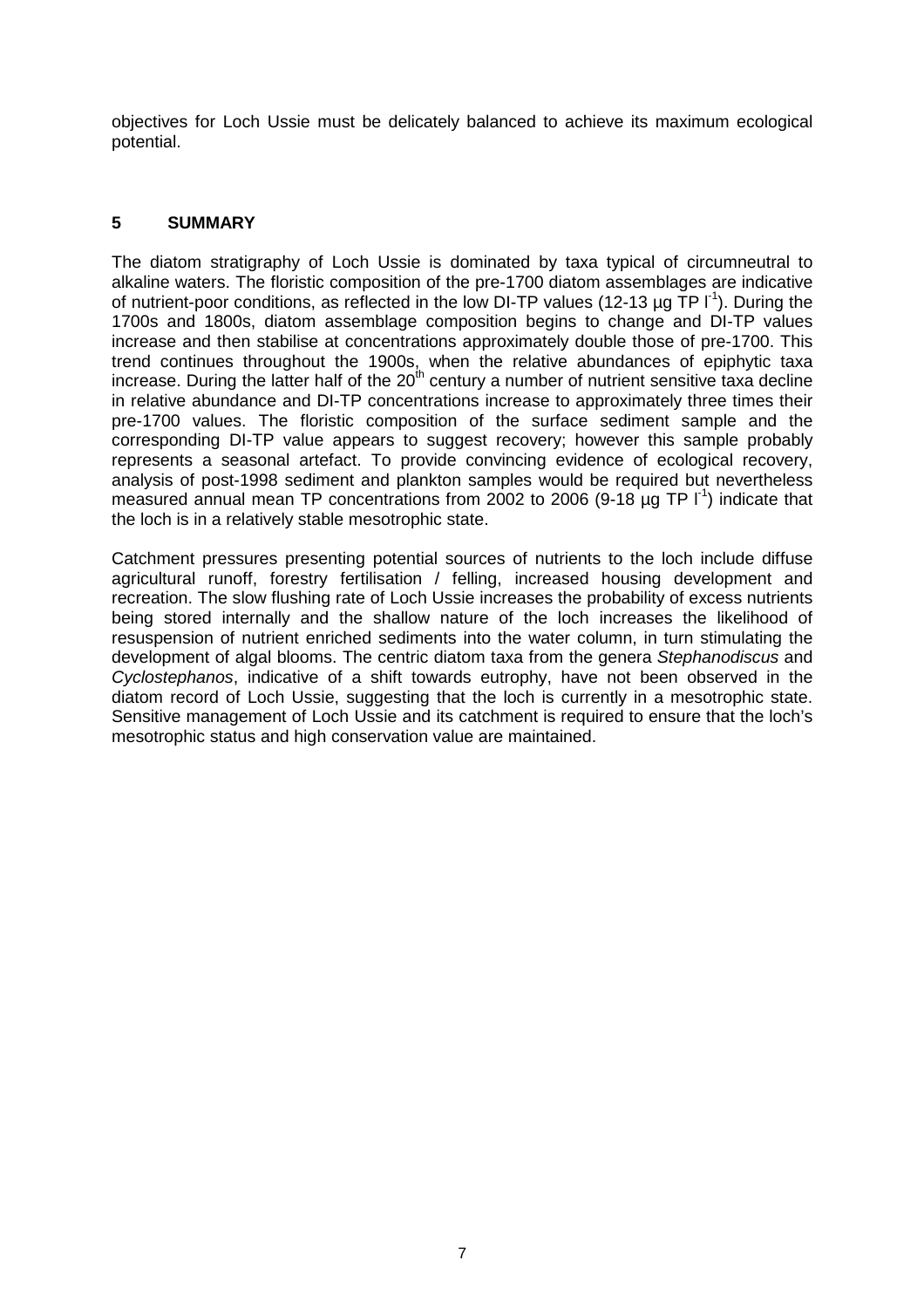

Figure 1 Summary diatom diagram and diatom-inferred TP (DI-TP µg l-1) for core USSI1, showing the two major zones and the surface Figure 1 Summary diatom diagram and diatom-inferred TP (DI-TP µg I') for core USSI1, showing the two major zones and the surface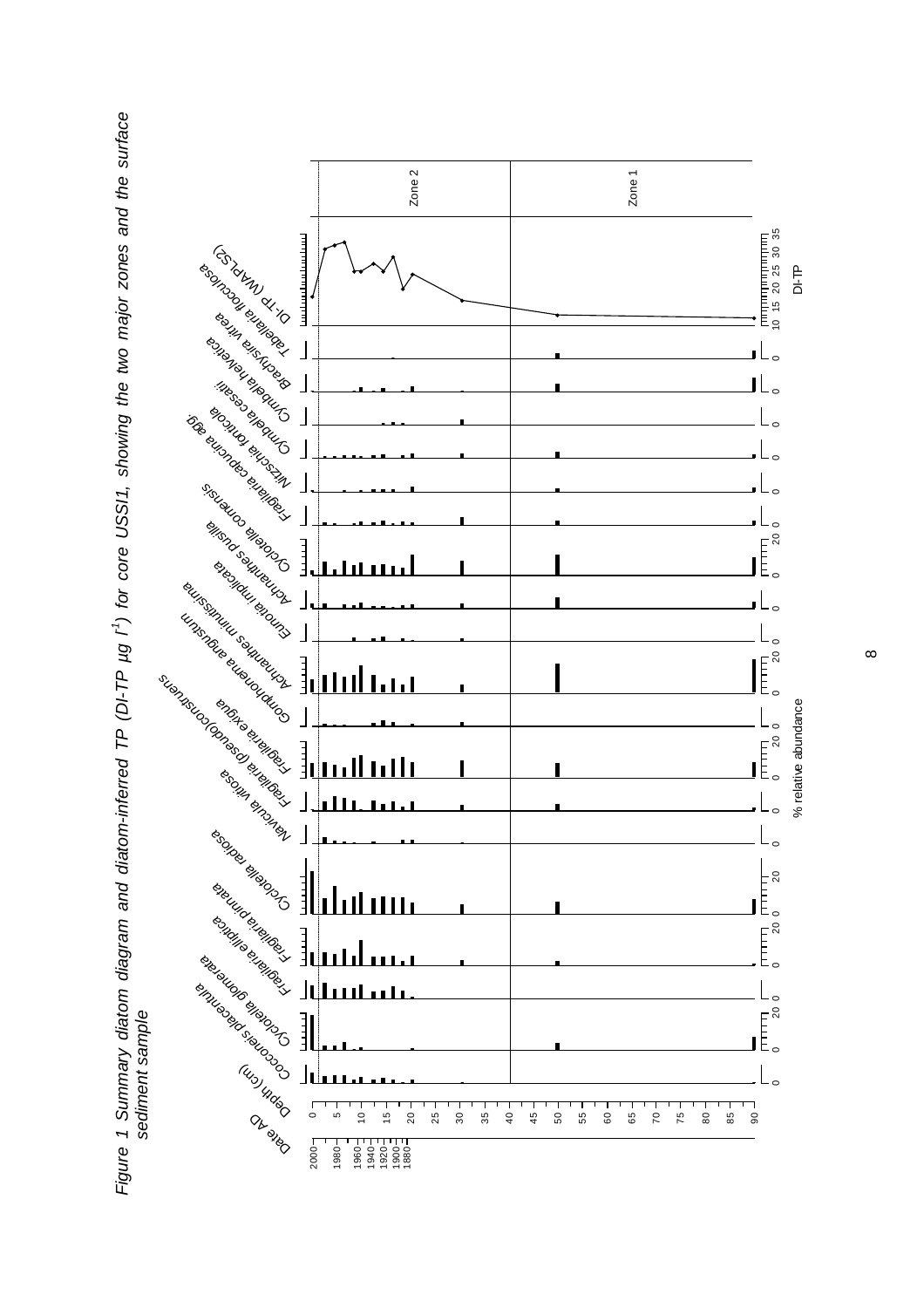### **6 REFERENCES**

Appleby, P.G., Nolan, P.J., Gifford, D.W., Godfrey, M.J., Oldfield, F., Anderson, N.J. & Battarbee. R.W. 1986. <sup>210</sup>Pb dating by low background gamma counting. Hydrobiologia, **141**, 21-27.

Battarbee, R.W. 1986. Diatom analysis. In: B.E. Berglund, ed. Handbook of Holocene Palaeoecology and Palaeohydrology. Chichester: Wiley, pp. 527-570

Bennion, H., Juggins, S. & Anderson, N.J. 1996. Predicting epilimnetic phosphorus concentrations using an improved diatom-based transfer function and its application to lake eutrophication management. Environmental Science and Technology, **30**, 2004-2007.

Bennion, H., Fluin, J., Appleby, P. & Ferrier, B. 2001. Palaeolimnological investigation of Scottish freshwater lochs. SNIFFER report SR(00)02 F.

Birks, H.J.B., Line, J.M., Juggins, S., Stevenson, A.C. & ter Braak, C.J.F. 1990. Diatoms and pH reconstruction. Philosophical Transactions of the Royal Society of London B, **327**, 263-278.

Burgess, A. 2004. The development of diatom-nutrient palaeolimnological inference models for UK lowland reservoirs. Unpublished PhD thesis. University of Plymouth.

Grimm E.C. 1987. CONISS: A Fortran 77 program for stratigraphically constrained cluster analysis by the method of incremental sum of squares. Computer and Geosciences, **13**, 13- 35.

Grimm E.C. 2004. TGView version 2.0.2. Illinois State Museum, Springfield, USA.

Hall R.I. & Smol, J.P. 1999. Diatoms as indicators of eutrophication. In: E.F. Stoermer & J.P. Smol, eds. The Diatoms: Applications for the Environmental and Earth Sciences . Cambridge: Cambridge University Press, pp. 128-168.

Hardie, D. 1995. Loch Ussie SSSI Land Use Project Report.

Juggins, S. 2003.  $C^2$  User guide. Software for ecological and palaeoecological data analysis and visualisation. University of Newcastle, Newcastle upon Tyne, UK, 69 pp.

Krammer K. & Lange-Bertalot H. 1986-1991. Bacillariophyceae. 1-4 Teil:. In: H. Ettl, J. Gerloff, H. Heynig & D. Mollenhauer, eds. Süsswasserflora von Mitteleuropa. Suttgart: Gustav Fischer Verlag.

Mackereth, F.J.H. 1969. A short core sampler for subaqueous deposits. Limnology and Oceanography, **14**, 145-151.

May, L. & Gunn, I.D.M. 2000. An assessment of the possible impact of gulls from a proposed landfill site on the nutrient load to Loch Ussie, Easter Ross, Scotland. Report to S.I.T.A. Northeast (NEM) by the Institute of Freshwater Ecology, Edinburgh. IFE Report No. ED/C01468/1

Northern Ecological Services. 2006. Habitat survey of the non-open water parts of Loch Ussie Special Area of Conservation. Scottish Natural Heritage Commissioned Report No. 158 (ROAME No. F03LE03).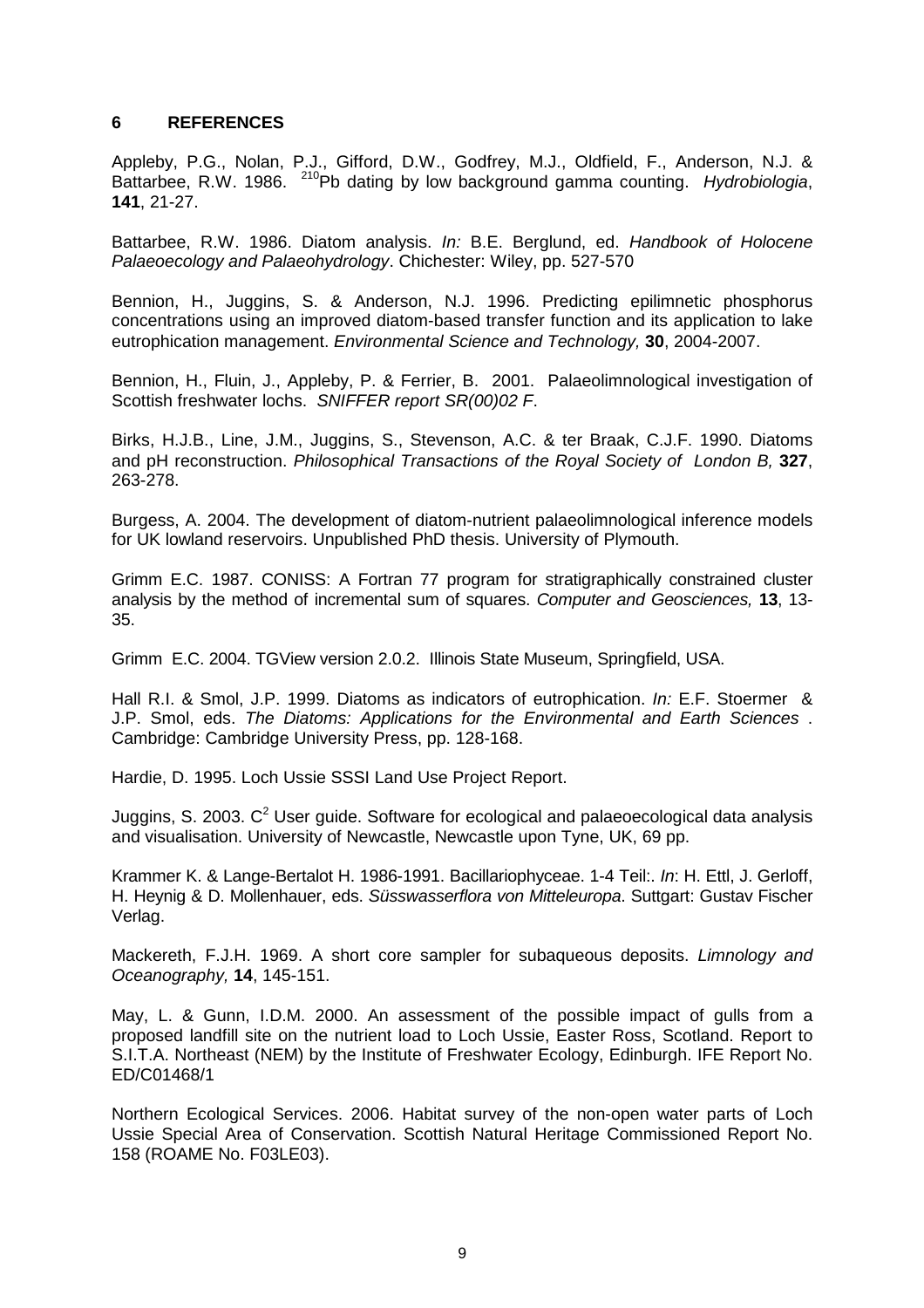ter Braak, C.J.F. & van Dam, H. 1989. Inferring pH from diatoms: a comparison of old and new calibration methods. Hydrobiologia, **178**, 209-223.

ter Braak C.J.F. & Juggins, S. 1993. Weighted averaging partial least squares (WA-PLS): an improved method for reconstructing environmental variables from species assemblages. Hydrobiologia, **269/270**, 485-502.